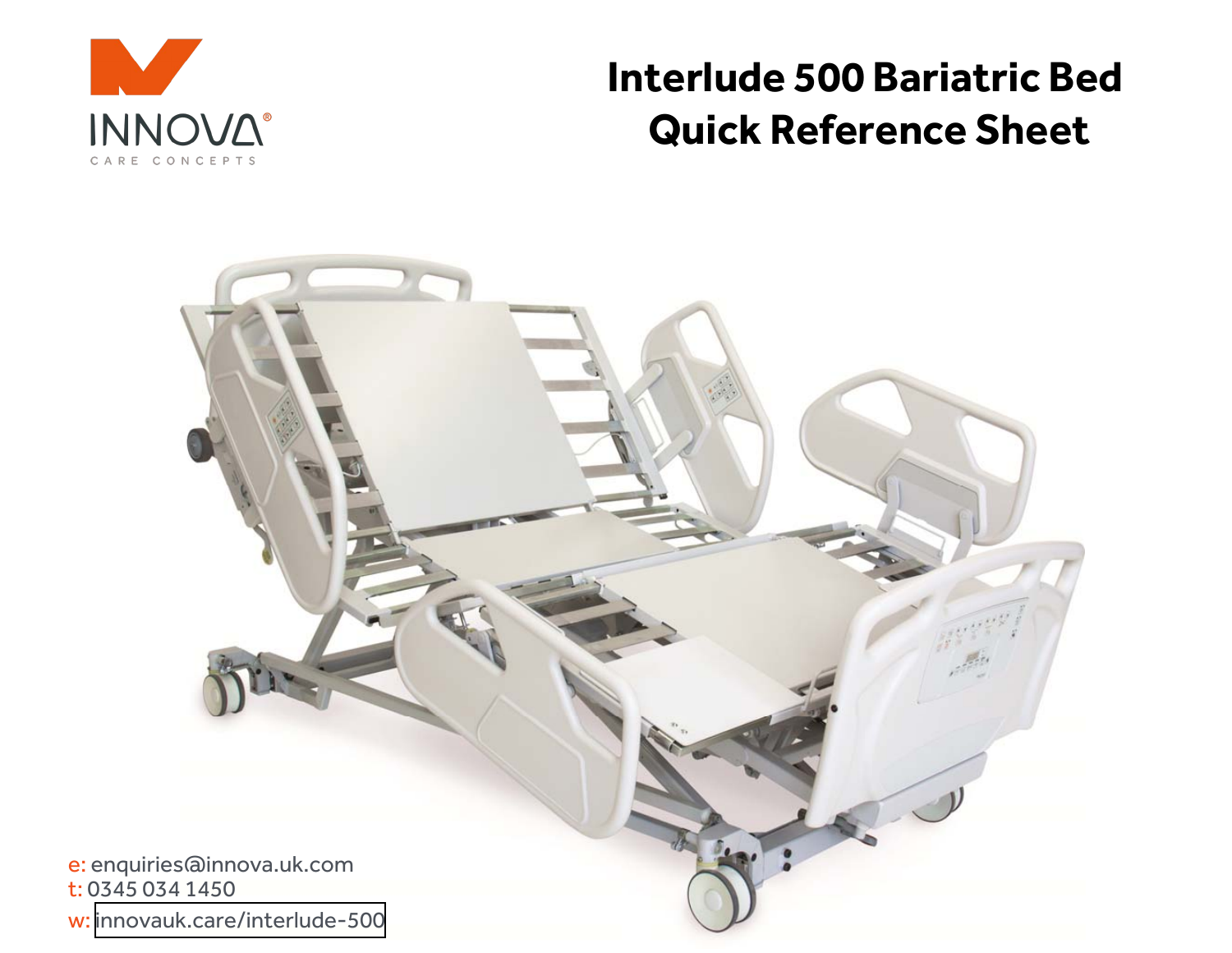

# **Patient control (inside of the rails)**

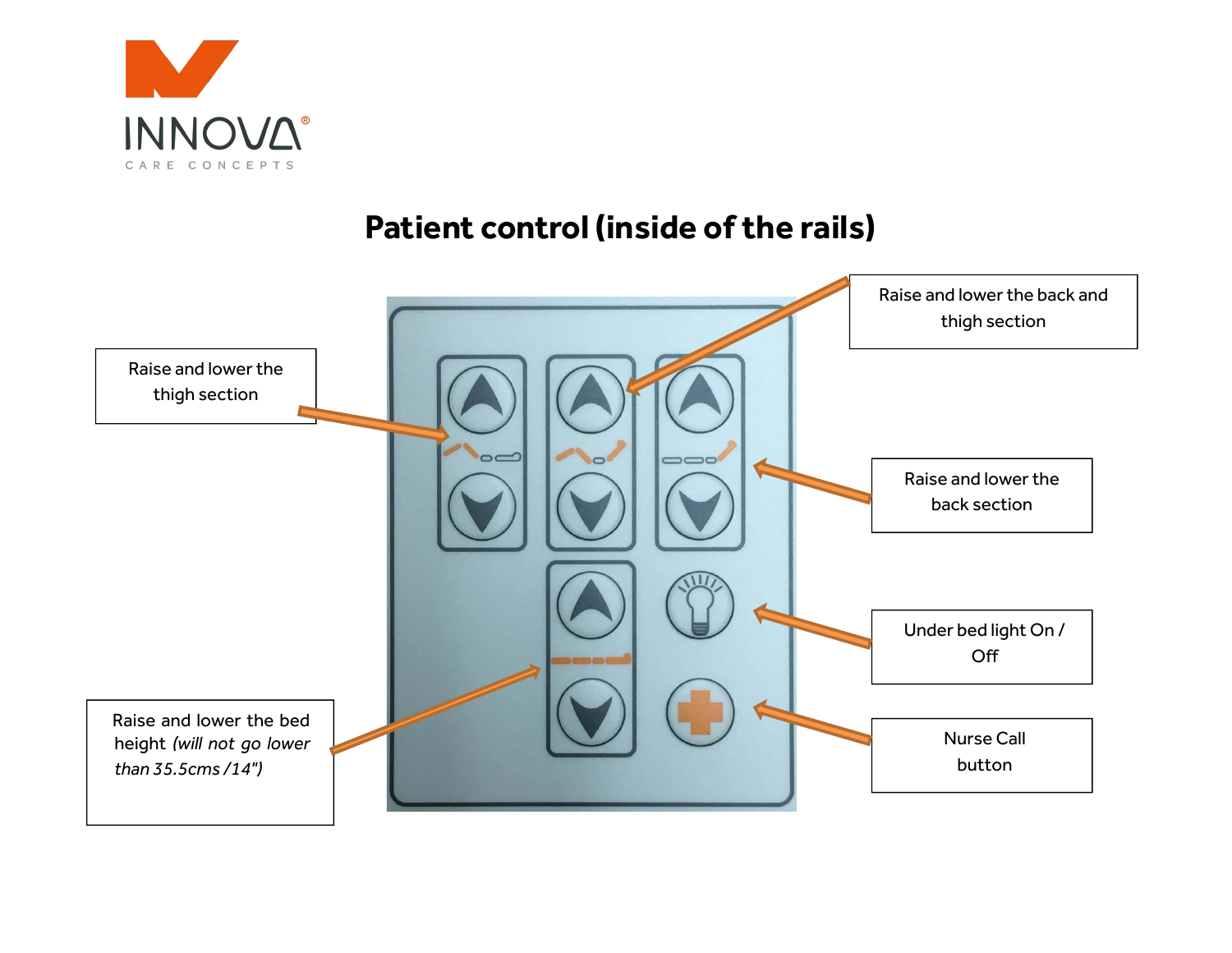

# **Nurse control (outside of the rails)**

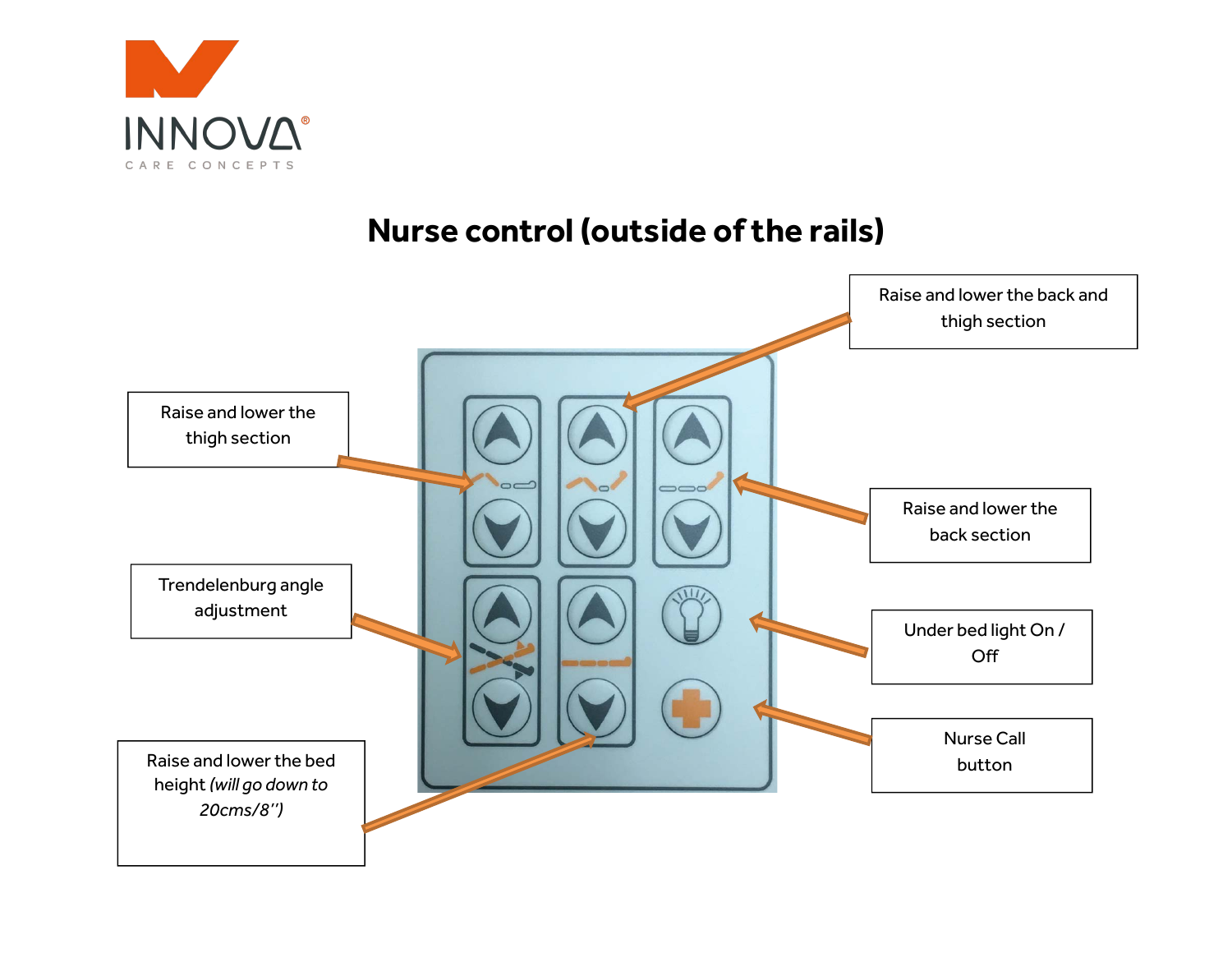

# **Nurse control (on the footboard)**

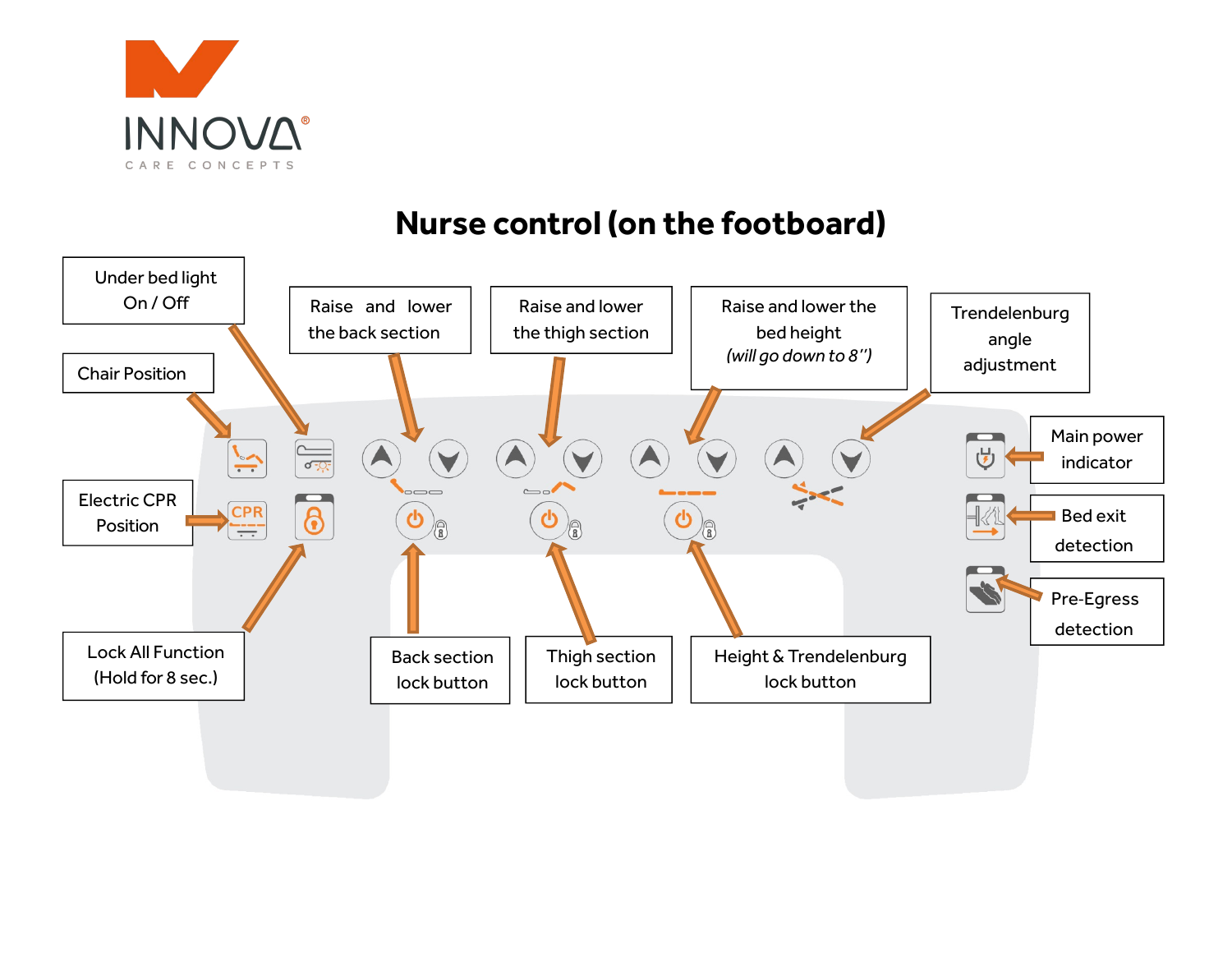



ROTEC

# **Nurse Control Display**



## **[Enable] button:**

 To activate and navigate the panel and all its functions, push the enable button and a selected function button simultaneously. This is a safety feature to avoid unintended usage.



## **Reset/Zero button ‐ MUST be carried out before the patient enters the bed:**

To reset the scale, push this button. I.e. if a mattress is put in the bed, but you do not want to measure it is weight, you can reset the scale after the mattress has been put into the bed. Limit of zeroing is 50 kg. See example at "SCALE" button above. If "AUTO" compensation is enabled, it will be cancelled after a reset has been carried out.



## **[Scale] button:**

To measure the weight push the enable button and the scale button simultaneously. Max. Measurement area 0 ‐ 460 kg. The scale system calculates the maximum weight according to the formula: Weight max = SWL ‐ Auto Compensation ‐ Zeroing = Actual weight of the patient on the display.

- SWL = 460 kg
- Auto compensation range = 0 ‐ 100 kg
- Zeroing range = 0 ‐ 50 kg

Example of display indication:

Max. patient weight = 460 kg ‐ <sup>100</sup> ‐ 40 = 320 kg.

I.e. Max. 320 kg can be measured The LED above the button will light when button is activated.

 *Never exceed the loading capacity of the bed even if the scale has a higher capacity.*



## **[Unit] button ‐ Kg/Lbs:** The measure can be set in Kilo/Kg or in Pounds/Lbs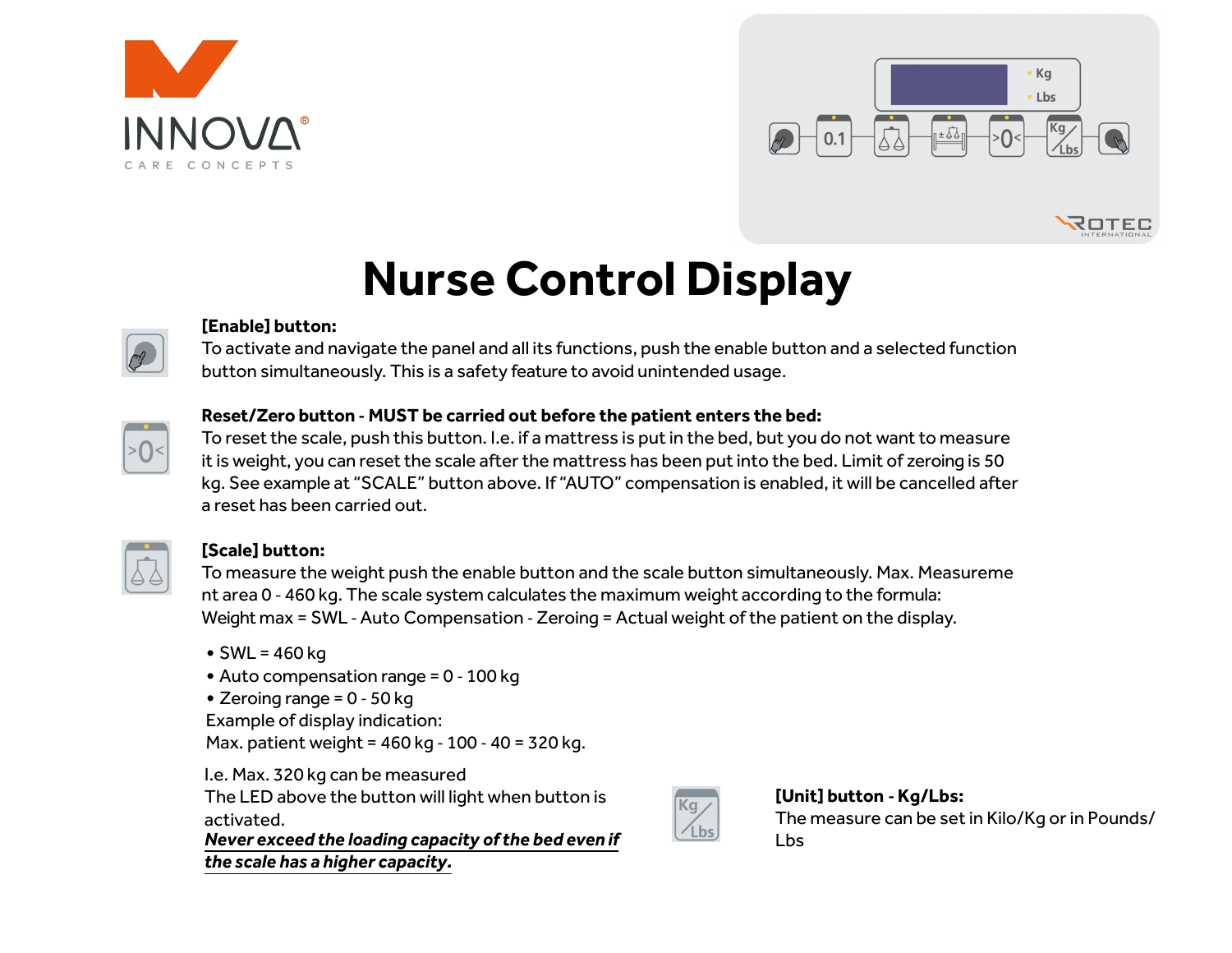



#### **[Accuracy] button:**

 By default the system is set to 500g accuracy, but by activating this button the accuracy changes to 100g.The approval covers 500g as default. 100g only serves as a guidance (not approved according to EN45501). The LED above the button will light when 100g accuracy is chosen by pressing the button.

The 0.1 status automatically times out and changes to 500g default indication after 5 sec. (the time out setting is required by the test house!).

Toggling the accuracy to 0.1 (100g) guiding measure can only take place when a stable load is present (when the display is no longer flashing).



**DOM:**  $0.1$ 

### **[Auto] button (Auto compensation):**

With the patient already is in the bed, this feature enables the staff to add or remove items from the bed (e.g. a pillow) without any influence on the weight of the patient.

Max. auto compensate range is +/‐ 100kg.

Auto compensation can be reset by unplugging the mains (back to default) or zeroing the bed.*Compensation procedure:*

1. At first activation of buttons "Enable + Auto Compensation" the current weight is saved. The display says "AUTO" –- and the LED for the button 'Auto Compensation' is flashing. When the LED stops flashing the weight is stable and the objective to compensate for can be added or removed.

2. Repeating the activation of the buttons will compensate for the added/removed load.

When the LED is no longer flashing, the procedure is finished and the display is empty.

By renewed activation of the "Enable + Scale" buttons the display will show the weight measured before the compensation was done ‐ which equals the weight of the patient.

If 'AUTO' compensation is enabled the "AUTO" LED will light when making a measurement via the "Enable + Scale" button. *To benefit from auto‐compensation it is important that this button is activated each time weight is added or removed from the bed.*